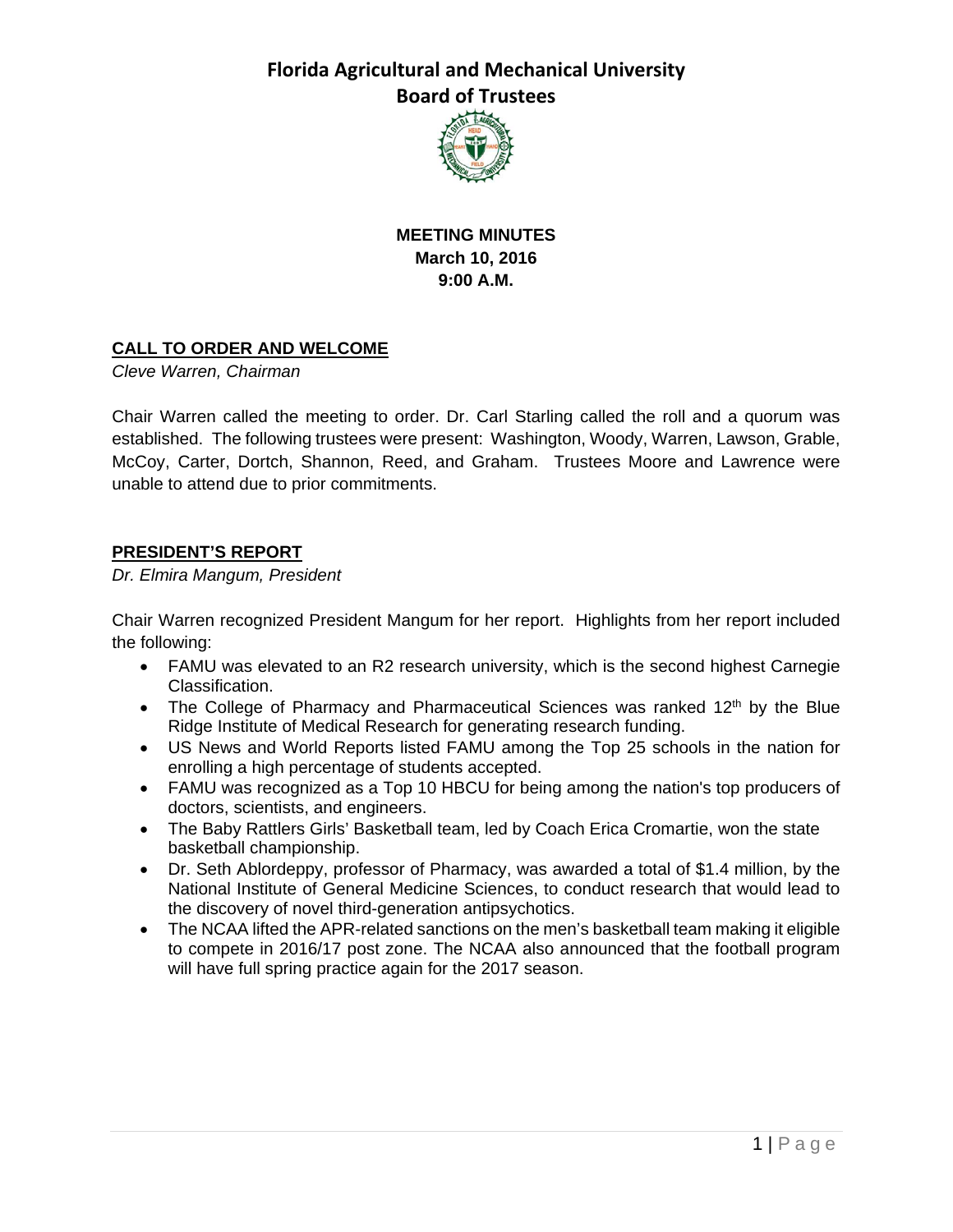

## Next, President Mangum reviewed the progress on her goals and objectives:

| Goals/Objectives                                                                                                                                                                                                                                                          | <b>Percentage Completed</b> |
|---------------------------------------------------------------------------------------------------------------------------------------------------------------------------------------------------------------------------------------------------------------------------|-----------------------------|
| Development and roll-out of strategic annual and major gift fundraising<br>campaign.                                                                                                                                                                                      | 100%                        |
| Document the existing financial conditions and provide a structure for reporting<br>all funds and expenditures to stakeholders.                                                                                                                                           | 100%                        |
| Increase efforts to expand the use of campus spaces by outside groups to<br>expose the community to our students and to raise funds to supplement<br>operating costs and facility maintenance.                                                                            | 100%                        |
| Provide professional development opportunities for employees to facilitate the<br>use and best practices and creativity in program delivery and design.                                                                                                                   | 100%                        |
| Improve the accuracy of job descriptions and assignment of responsibility forms<br>for faculty and staff and continue internal organizational efforts for efficiency and<br>effectiveness.                                                                                | 100%                        |
| Automate manual processes and aligning them with performance goals.                                                                                                                                                                                                       | 100%                        |
| Enhance risk management by completing annual risk assessment.                                                                                                                                                                                                             | 100%                        |
| Increase efforts and establish STEAM housing and collaborative study spaces<br>that complement academic programs and priorities.                                                                                                                                          | 100%                        |
| Engage in shared governance with the faculty to enhance the University's<br>performance, under the Board of Governors' performance funding model.                                                                                                                         | 100%                        |
| USDA land transfer acquisition for Brooksville.                                                                                                                                                                                                                           | 100%                        |
| Raise funds through increased use of analytics and behavior-based techniques.                                                                                                                                                                                             | 100%                        |
| Provide materials in print and online in Spanish.                                                                                                                                                                                                                         | 100%                        |
| Develop a comprehensive strategy to identify processes to promote tech<br>transfer, with the goal of moving patents and innovations to the mainstream, for<br>the purpose of increasing revenues and finding solutions to social, medical, and<br>technological problems. | 95%                         |
| Increase transfer and articulation agreements with high schools and community<br>colleges.                                                                                                                                                                                | 90%                         |
| Develop and implement strategies to increase the number of degrees in the<br>BOG areas of strategic emphasis, including science, technology, engineering,<br>and mathematics for undergraduate and graduate degrees.                                                      | 75%                         |
| Re-brand towards the "Best-in-Class" university by establishing matrixes that<br>send more efficient operational results.                                                                                                                                                 | 85%                         |
| Eliminate the excessive use of outside consultants in trades where we already<br>have the campus expertise.                                                                                                                                                               | 75%                         |
| Establish the comprehensive research strategy linked to areas of critical<br>importance to the University.                                                                                                                                                                | 75%                         |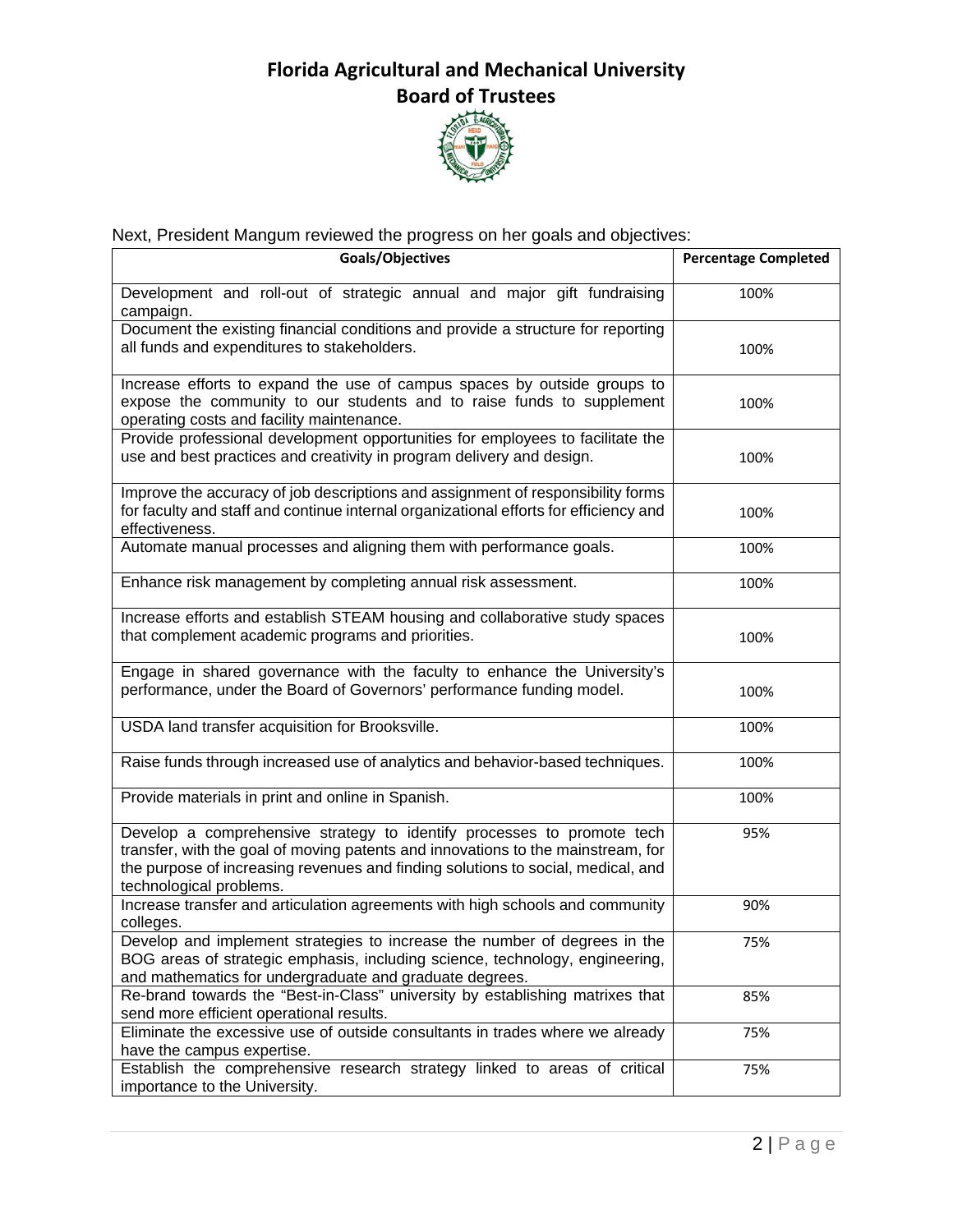

| <b>Goals/Objectives (continued)</b>                                                                                                                                                       | <b>Percentage Completed</b> |
|-------------------------------------------------------------------------------------------------------------------------------------------------------------------------------------------|-----------------------------|
| Increase the number of research, education and extension activities between<br>the University and small local farmers, African-American farmers, and other<br>agricultural entrepreneurs. | 75%                         |
| Expand and enhance the relationship with Brazil through the expansion of the<br>non-segmental program.                                                                                    | 70%                         |
| Develop and implement a multi-year enhanced research capability in funding<br>across all platforms.                                                                                       | 65%                         |
| Enhance campus pride and beauty.                                                                                                                                                          | 60%                         |

President Mangum then discussed the Strategic Planning Task Force Recommendations.

|   | <b>Strategic Planning Task Force Recommendations/Destinations</b>                                                                                                                                                                                                                                                                                  |
|---|----------------------------------------------------------------------------------------------------------------------------------------------------------------------------------------------------------------------------------------------------------------------------------------------------------------------------------------------------|
|   | Exceptional student experience with several objectives, including delivering world-class,<br>cutting-edge undergraduate, graduate and professional programs                                                                                                                                                                                        |
|   | Effective support programs and activities to recruit, advance and graduate a diverse<br>population, creating innovative co-curricular activities, and prioritizing student success across<br>all graduate and professional programs.                                                                                                               |
| 3 | Excellent and renowned faculty.                                                                                                                                                                                                                                                                                                                    |
| 4 | Transformative alumni, community and business engagements with four objectives:<br>Strengthening the alumni relations of the institution;<br>Building and leading strong networks of supporters and partners;<br>Accelerating fundraising activities focused on top institutional priorities; and<br>Establishing Best-in-Class" athletic program. |
| 5 | First-class business processes and exceptional customer experiences.                                                                                                                                                                                                                                                                               |

Trustee Carter suggested that transparency should be added as a goal in the strategic plan. Chair Warren and the Board thanked the Strategic Planning Task Force for their work.

### **PRESENTATION FROM SACS-COC**

Dr. Alexei Matveev, director of training for the Southern Association of Colleges and Schools, Commission on Colleges presented information to the Board relative to student completion rates for institutions such as Florida A&M University. He explained that completion rate is different from graduation rate. Completion is defined as having a post-secondary credential, degree or certificate, compared with graduation rate which looks at whether the student graduates within a specified period of time.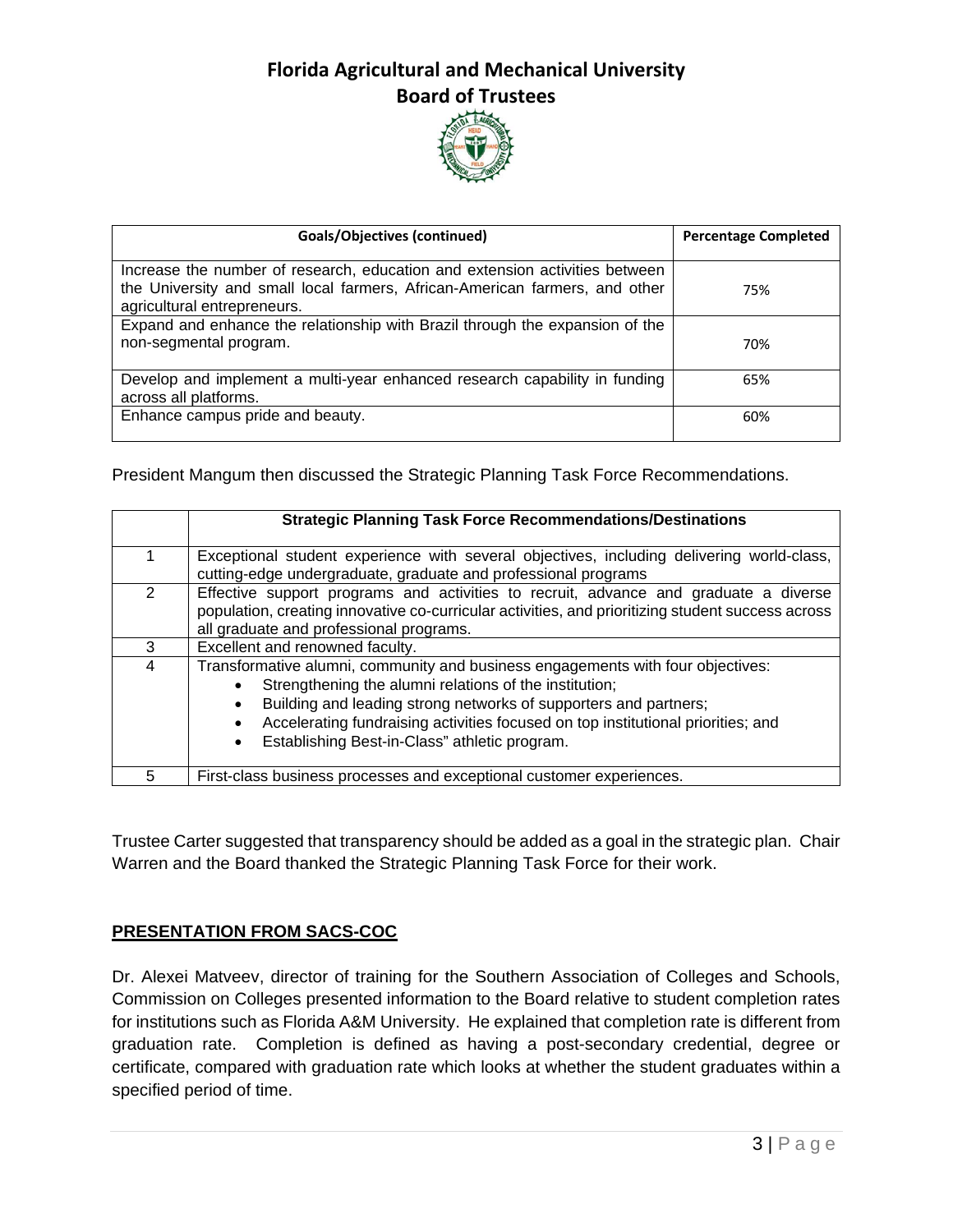

Dr. Matveev indicated that large enrollment size, large endowment size, high Carnegie classification, and high admission standards contribute positively to increasing the student completion rate. Completion rates are adversely affected by the percentage of Pell Grant recipients, percentage of minorities, and percentage of part-time enrollments.

Dr. Matveev provided the following example "If you are a full-time student in this resource rich institution with selective admission standards, you are almost guaranteed to complete a credential within six years; however, if you are a part-time student in an institution that's less selective and have less resources, the probability of completing within six years is close to zero." He concluded his presentation by recommending to the Board that as it works on insuring accountability and transparency, it will need to come up with formal standards and benchmarks.

#### **PUBLIC COMMENTS**

Chair Warren recognized the following individuals for public comments:

 Mr. Michael E. Williams Mr. Mickey Clayton Dr. Maurice Holder

### **CONSENT AGENDA**

Chair Warren asked trustees to indicate any items they wanted to be added or removed from the consent agenda. In a formal motion, Trustee Lawson indicated that BF2 needed to be removed from the consent agenda. It was seconded by Trustee Woody and the motion carried.

Trustee Carter moved approval of the consent agenda. It was seconded by Trustee Woody and the motion carried. The consent agenda included the following items:

| BT <sub>1</sub> | December 11, 2015 BOT Minutes                          |
|-----------------|--------------------------------------------------------|
| AA1             | Annual Accountability report                           |
| AA2             | <b>Tenure Upon Appointment</b>                         |
|                 | Dr. Peggy Auman                                        |
|                 | Dr. Sarah Price                                        |
|                 | Dr. Traki Taylor                                       |
|                 | Dr. Ray Robertson                                      |
|                 | Ms. A. Felecia Epps                                    |
| AA3             | Sabbatical and Professional Development Leave          |
| AC1             | Acceptance of Performance Funding Data Integrity Audit |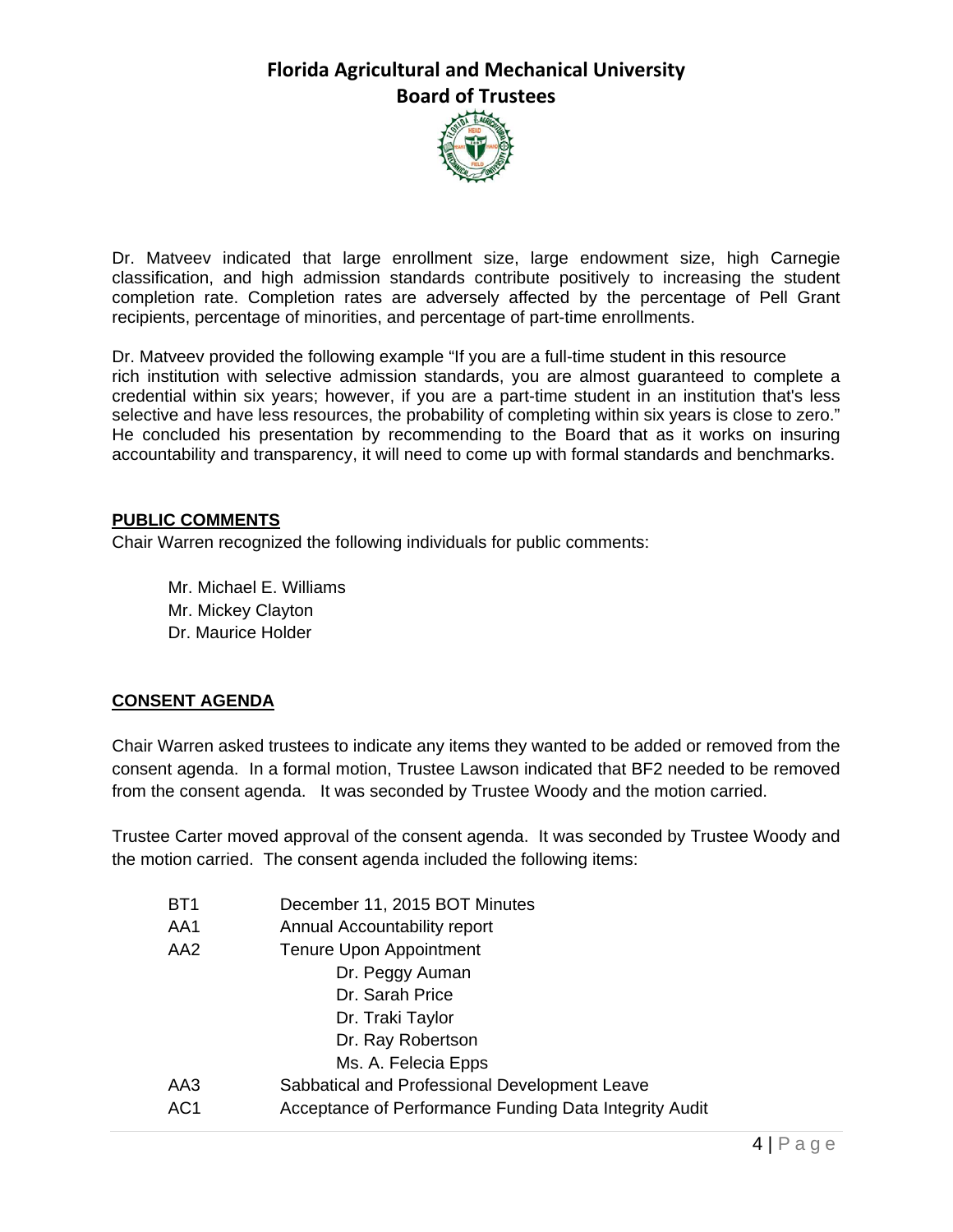

AC2 Acceptance of CRI Pharmacy Building Report

BF1 Amendment to the 2015-2016 Operating Budget

SCPE1 Presidential Evaluation Summary Template

SCPE2 2016-2017 Presidential Evaluation Timeline

#### **STANDING COMMITTEE REPORTS**

Chairman Warren recognized the Committee Chairs to present their respective reports.

#### **Special Committee on Athletics**

*Trustee Kelvin Lawson, Chair* 

Trustee Lawson reported that the committee did not meet as scheduled, due to the lack of a quorum.

#### **Budget and Finance**

*Trustee Kelvin Lawson, Chair*

Trustee Lawson reported that the committee did not meet as scheduled, due to the lack of a quorum.

#### **Special Committee on Governance**

*Trustee Gary McCoy, Chair* 

Trustee McCoy indicated that the committee met and approved the minutes of its previous meeting. He also stated that the committee will review its mission and role and bring recommendations back to the full board. Chair Warren asked the committee to bring recommendations to the Board regarding how the Operating Procedures can be revised to improve the efficiency of the Board. Vice Chair Lawson asked that the committee be mindful of the issue of "shared governance" and keep the Board apprised of best practices. Finally, it was recommended that the committee work on committee charters for the Board's committees.

#### **Special Committee on Presidential Evaluation**

*Trustee Carter, Member* 

Trustee Carter reported that the committee's action items were approved on the consent agenda. He reported that the committee also reviewed its responsibilities during the committee meeting.

#### **Academic Affairs**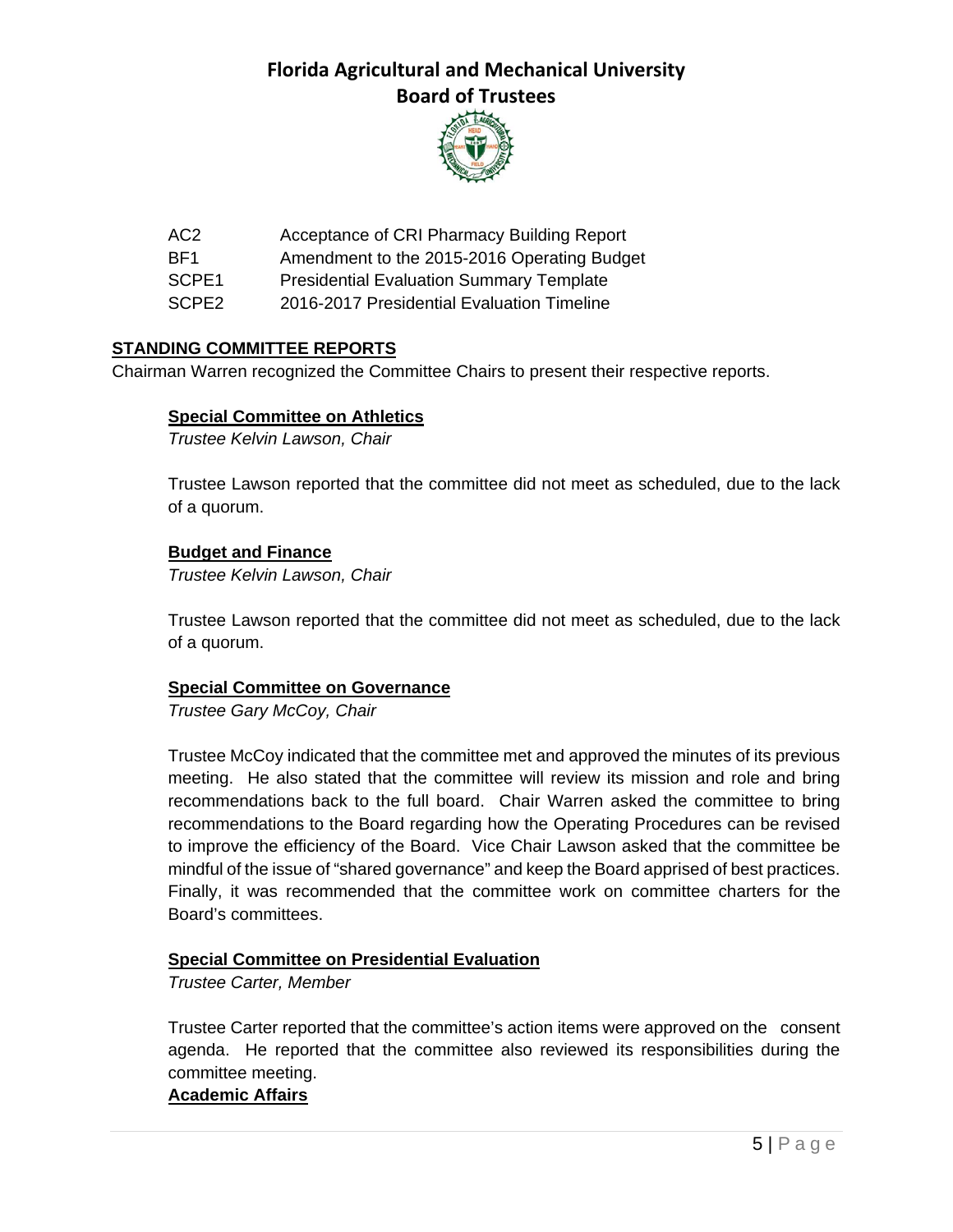

#### *Trustee Matthew Carter, Chair*

Trustee Carter stated that the Academic Affairs Committee had three items that were addressed on the consent agenda.

#### **Audit and Compliance**

*Trustee Washington, Chair*

Trustee Washington informed the Board that the committee met on February 10, 2016 and March 3, 2016. The action items addressed during those meetings were included in the consent agenda. She also shared that the committee discussed its roles and responsibilities and was provided an update on audit reports. Trustee Washington also reported that the final report from Grant Thornton regarding the renovations and hiring incentives payments will be presented during the June BOT meeting.

#### **Direct Support Organizations**

#### *Trustee Bettye Grable, Chair*

Trustee Grable reported that the Direct Support Organization Committee did not have any action items.

#### **Facilities Planning**

*Trustee Kelvin Lawson, Member*

Trustee Lawson reported that the Facilities Committee heard several updates during its committee meeting, including information regarding: the DOE Capital Financing Program Application, the Public Private Partnership, and the Continuing Services Agreement.

Trustee Graham inquired about the University almost losing \$2.3 million in CITF funds. The Board had a brief discussion and suggested the need for a written plan of action on how this can be avoided in the future and corrective actions.

#### **Student Affairs**

*Trustee Nicole Washington, Chair*

Trustee Washington indicated that the committee approved its minutes and had several information items. She shared that summer admission applications are up by 50% and the fall 2016 cohort has an average GPA of 3.65. The average SAT is 1553 and the ACT is 23. She reported that 10,394 students were awarded financial aid this academic year.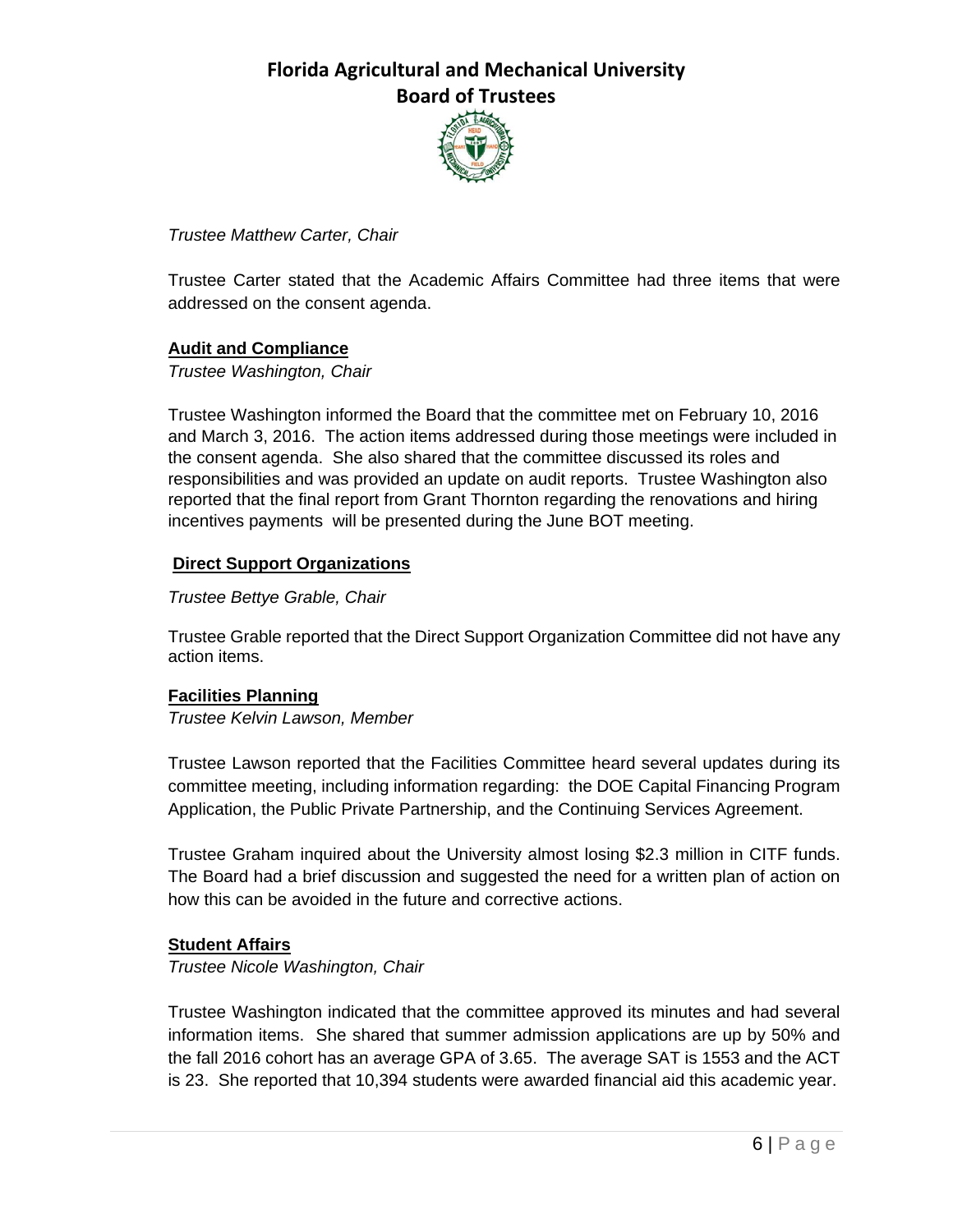

Trustee Graham asked that the University invest in the Career Center because it directly impacts students. Trustee Carter inquired about the robustness of the Career Center and agreed that it is an important component in ensuring that students find employment after they graduate, so that they can become responsible citizens. Provost David shared that in the Accountability Report, the University is performing well regarding the employment statistics.

### **ACTION ITEMS**

The Board then considered the following action items:

- 1. Trustee Lawson moved approval of the operating budgets for the prior year, current year, and projected years for the university auxiliary facilities and revenue bonds. It was seconded by Trustee Dortch and the motion carried.
- 2. Trustee Dortch moved approval of the "Five-year Fiscal Plan" for the Department of Intercollegiate Athletics. It was seconded by Trustee Lawson. Trustee Dortch amended his first motion to provide the following: Approval of the five-year fiscal plan for the Department of Intercollegiate Athletics and direct the President, the Chairman, the Athletic Department, Finance, and the Boosters to come together to work out a plan to transition the assets. Trustee Lawson seconded the motion and the motion carried.

### **STATUS UPDATES**

The Board heard status updates from the Faculty Senate, the Student Government Association, University Development, the National Alumni Association, and the Division of Research.

Next, Chair Warren announced that the Board would have a Strategic Planning retreat and BOT meeting June  $9<sup>th</sup>$ , 10<sup>th</sup>, and 11<sup>th</sup>. He suggested that the schedule include a working dinner Thursday evening, the retreat Friday and a business meeting on Saturday.

With no further business, the meeting adjourned.